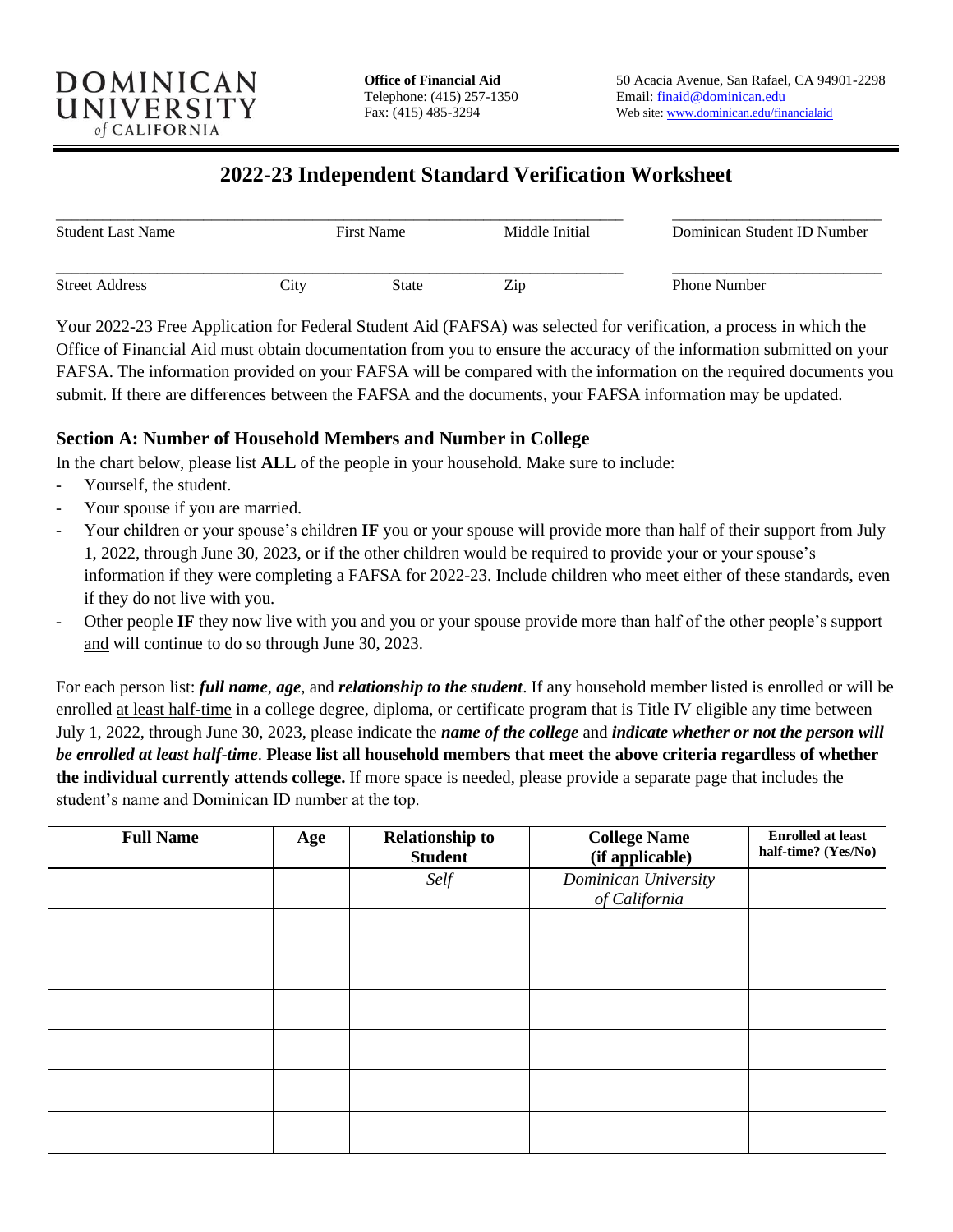#### **Section B: Student's 2020 Tax & Income Information –** *To be completed by the student*

If you have an **Unusual Tax Filing Circumstance**, please indicate the circumstance, and see Pages 3 & 4 for additional instructions.

Check the options that apply:

- ❑ I, the student, and/or my spouse (if applicable) have filed a 2020 Federal Income Tax Return, **AND**
	- o I/we have used or will use the **IRS Data Retrieval Tool** in FAFSA to transfer my/our 2020 IRS income tax information into my FAFSA, **OR**
	- o I/we have provided or will provide a copy of my/our **2020 Tax Return Transcript** from the IRS (See Page 3) or a signed copy of my/our **2020 federal income tax return and applicable schedules**
- **OR**
- ❑ I, the student, and/or my spouse (if applicable) have not filed, and I/we are not required to file a 2020 Federal income tax return, **and** I/we have provided or will provide a **Verification of Non-Filing Letter** from the IRS (see

Page 3) **AND**

- o I/we have no income earned from work in 2020, **OR**
- o I/we earned income from work in 2020. I have listed below the names of all employers, the amount earned from each employer in 2020, and I have provided or will provide **copies of ALL 2020 W-2(s) or a 2020 Wage & Income Transcript** from the IRS for each source of income listed.

| <b>Employer's Name</b> | <b>Amount Earned</b> | W-2 provided?        |
|------------------------|----------------------|----------------------|
|                        |                      | $\Box$ Yes $\Box$ No |
|                        |                      | $\Box$ Yes $\Box$ No |
|                        |                      | $\Box$ Yes $\Box$ No |
|                        |                      | $\Box$ Yes $\Box$ No |

**CERTIFICATION –** *To be completed by the student. The following signatures certify that all of the information reported on this worksheet is complete and correct.* **WARNING: If you purposely give false or misleading information on this worksheet, you may be fined, be sentenced to jail, or both.**

\_\_\_\_\_\_\_\_\_\_\_\_\_\_\_\_\_\_\_\_\_\_\_\_\_\_\_\_\_\_\_\_\_\_\_\_\_\_\_\_\_\_\_\_\_\_\_\_\_\_\_\_\_\_\_\_\_\_\_\_\_\_\_\_\_\_\_\_\_\_\_\_\_ \_\_\_\_\_\_\_\_\_\_\_\_\_\_\_\_\_\_\_\_\_\_\_\_\_\_\_

Student Signature (required) Date

\_\_\_\_\_\_\_\_\_\_\_\_\_\_\_\_\_\_\_\_\_\_\_\_\_\_\_\_\_\_\_\_\_\_\_\_\_\_\_\_\_\_\_\_\_\_\_\_\_\_\_\_\_\_\_\_\_\_\_\_\_\_\_\_\_\_\_\_\_\_\_\_\_ \_\_\_\_\_\_\_\_\_\_\_\_\_\_\_\_\_\_\_\_\_\_\_\_\_\_\_

Spouse Signature (optional) Date **Date** Development of the Spouse Signature (optional) Date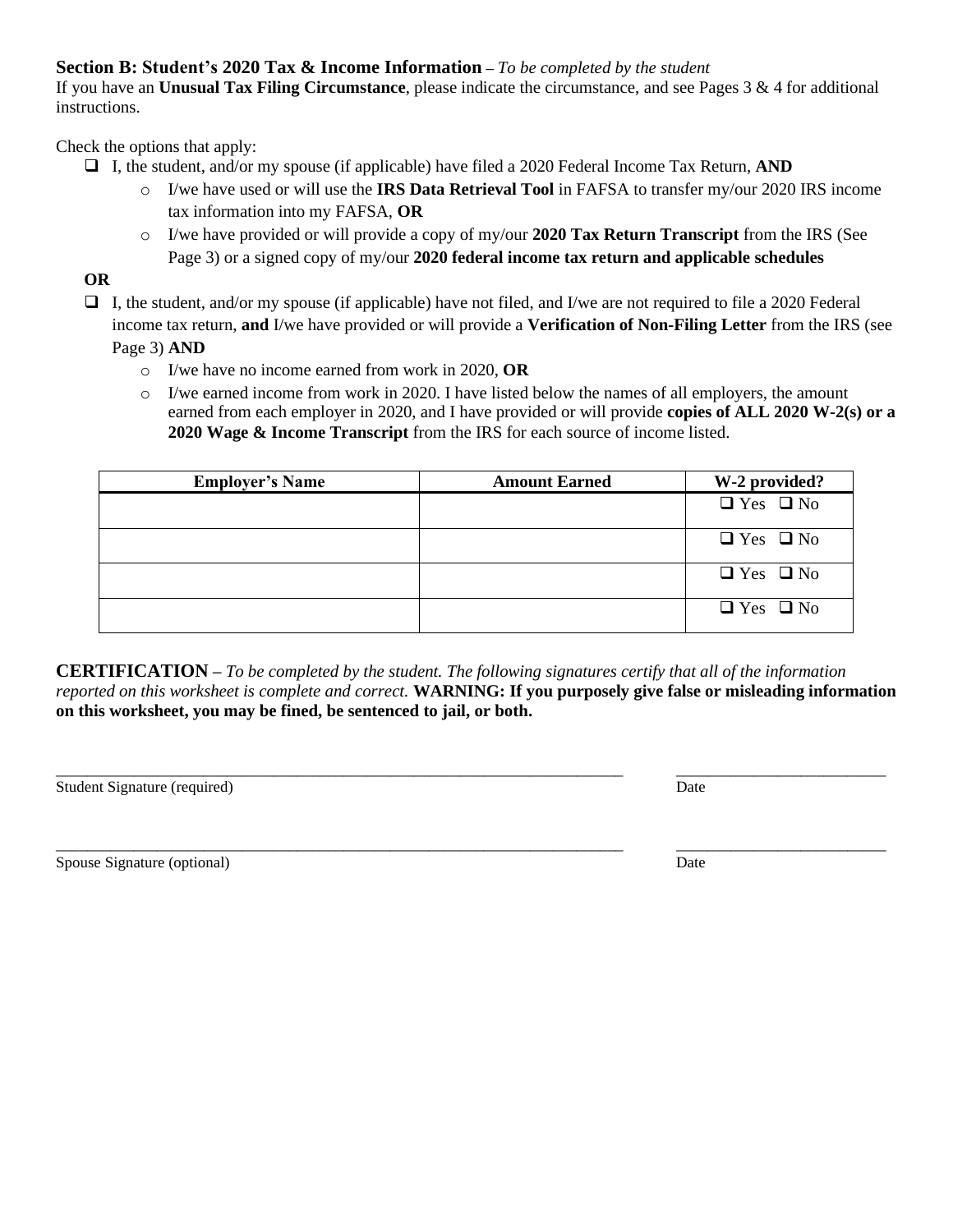## **Instructions for Providing Tax Information**

# **Instructions for using the IRS Data Retrieval Tool (DRT) in FAFSA**

- 1. Login to the student's FAFSA with the student's FSA ID.
- 2. In the Student Financial Information Section, complete the questions about whether taxes have been filed, the filing status, and whether a Puerto Rican/foreign tax return were filed for 2020.
- 3. If you are eligible to use the DRT, a "LINK TO IRS" button should appear. Click it.
- 4. On the next page, click on the "PROCEED TO IRS SITE" button.
- 5. Your name and information should appear on the IRS site. Enter your information and address **exactly** as it appears on your 2020 Federal Income Tax Return. Click submit.
- 6. You will be taken to a page that confirms which items will be transferred from the IRS to the FAFSA. Under the "Transfer My Tax Information into FAFSA" heading, check the box to confirm the transfer of the data and click on the "Transfer Now" button. You will be taken back to the FAFSA.
- 7. Complete, sign, and submit the remaining portions of the FAFSA.

**Note:** Individuals filing as Married Filing Separately are not eligible to use the IRS DRT and must provide the Tax Return Transcripts (see instructions below) or signed copies of the 2020 income tax return and all applicable schedules for each individual.

# **Instructions for requesting the Tax Return Transcript or Verification of Non-Filing**

- 1. Go to [www.irs.gov/individuals/get-transcript](https://www.irs.gov/individuals/get-transcript)
- 2. Select either "Get Transcript Online" to download most transcripts (requires IRS account) or "Get Transcript by Mail" to request a transcript to be mailed (Tax Return Transcript only)
- 3. Follow instructions for each method
- 4. Download or request the needed items
	- a. The Tax Return Transcript will be listed as the Return Transcript for tax filers.
	- b. Verification of Non-Filing Letter will also be listed as Return Transcript for non-tax filers.
	- c. Note: The Verification of Non-Filing Form may also be requested by filing Form 4506-T from the IRS.

# **Unusual Tax Filing Circumstances**

In some cases, you may not be able to submit a Tax Return Transcript or use the IRS DRT in FAFSA to provide your tax information. Please refer to the situations below for additional information.

# **Individuals Granted a Filing Extension by the IRS**

An individual who is required to file a 2020 IRS income tax return and has been granted a filing extension by the IRS beyond the automatic six-month extension for tax year 2020, must provide the following items:

- Copy of IRS Form 4868 that was filed with the IRS for tax year 2020
- Copy of the IRS's approval of an extension beyond the automatic six-month extension for tax year 2020
- Verification of Non-Filing (VNF) Letter (see instructions on Page 3) dated on or after October 1, 2020 or a signed statement certifying that the individual attempted to obtain the VNF from the IRS and was unable to obtain the required documentation.
- W-2(s) for each source of employment income received or an equivalent document for tax year 2020
- If self-employed, a signed statement certifying the amount of the individual's Adjusted Gross Income (AGI) and the U.S. income tax paid for tax year 2020 (preferably from an accountant)